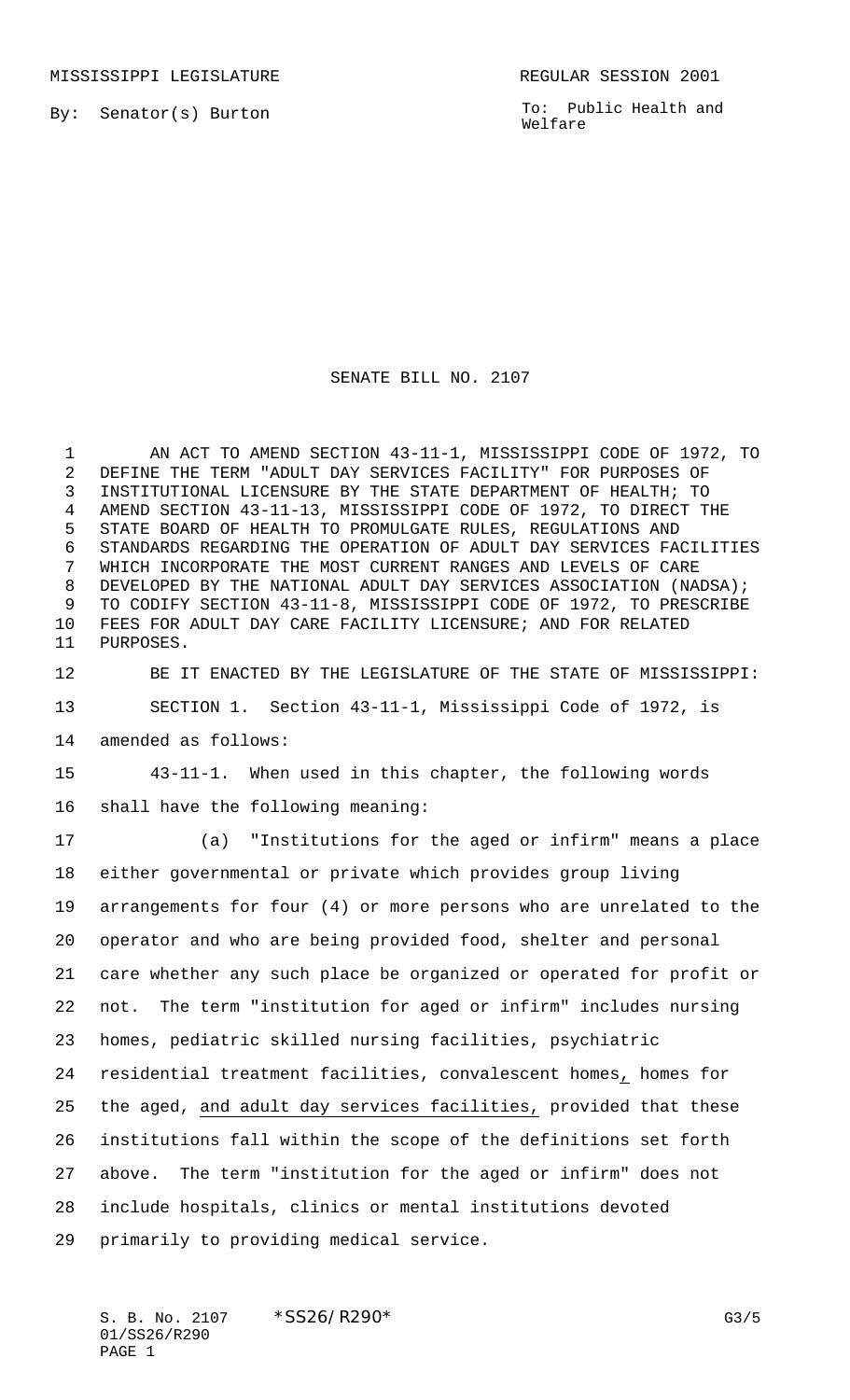(b) "Person" means any individual, firm, partnership, corporation, company, association or joint stock association, or any licensee herein or the legal successor thereof.

 (c) "Personal care" means assistance rendered by personnel of the home to aged or infirm residents in performing one or more of the activities of daily living, which includes, but is not limited to, the bathing, walking, excretory functions, feeding, personal grooming and dressing of such residents.

 (d) "Psychiatric residential treatment facility" means any nonhospital establishment with permanent facilities which provides a 24-hour program of care by qualified therapists including, but not limited to, duly licensed mental health professionals, psychiatrists, psychologists, psychotherapists and licensed certified social workers, for emotionally disturbed children and adolescents referred to such facility by a court, local school district or by the Department of Human Services, who are not in an acute phase of illness requiring the services of a psychiatric hospital, and are in need of such restorative treatment services. For purposes of this paragraph, the term "emotionally disturbed" means a condition exhibiting one or more of the following characteristics over a long period of time and to a marked degree, which adversely affects educational performance:

 1. An inability to learn which cannot be explained by intellectual, sensory or health factors;

 2. An inability to build or maintain satisfactory relationships with peers and teachers;

 3. Inappropriate types of behavior or feelings under normal circumstances;

 4. A general pervasive mood of unhappiness or depression; or

 5. A tendency to develop physical symptoms or fears associated with personal or school problems. An

S. B. No. 2107 \*SS26/R290\* 01/SS26/R290 PAGE 2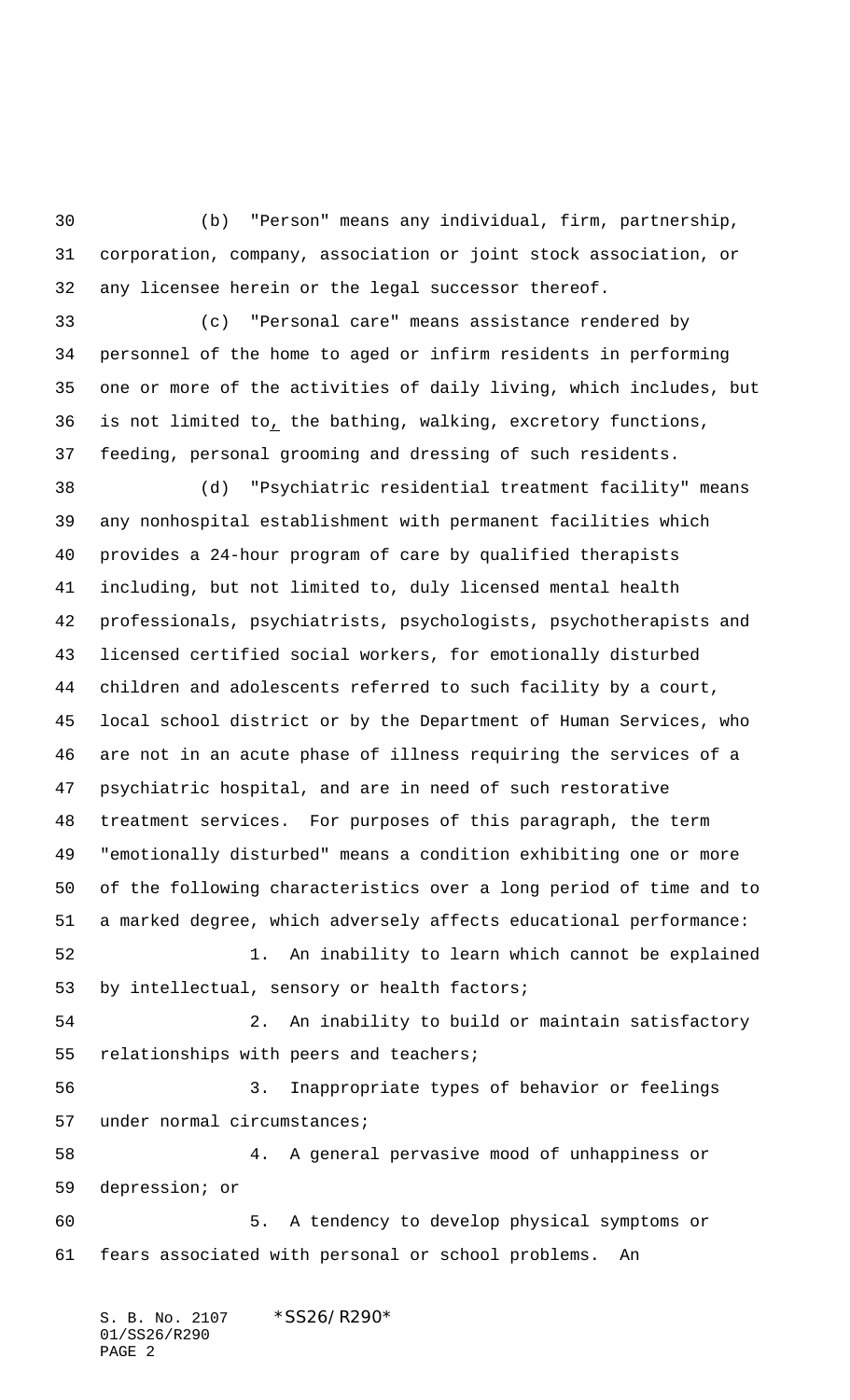establishment furnishing primarily domiciliary care is not within this definition.

 (e) "Pediatric skilled nursing facility" means an institution or a distinct part of an institution that is primarily engaged in providing to inpatients skilled nursing care and related services for persons under twenty-one (21) years of age who require medical or nursing care or rehabilitation services for the rehabilitation of injured, disabled or sick persons.

 (f) "Licensing agency" means the State Department of Health.

## (g) "Adult day services facility" means a

 community-based group program for adults designed to meet the needs of adults with impairments through individual plans of care, which are structured, comprehensive, planned, nonresidential programs providing a variety of health, social and related support services in a protective setting, enabling participants to live in the community. Exempted from this definition shall be any program licensed and certified by the Mississippi Department of Mental Health and any adult day services program provided to ten (10) or less individuals by a licensed institution for the aged or infirm. SECTION 2. Section 43-11-13, Mississippi Code of 1972, is amended as follows:

S. B. No. 2107 \* SS26/R290\* 01/SS26/R290 PAGE 3 43-11-13. (1) The licensing agency shall adopt, amend, promulgate and enforce such rules, regulations and standards, including classifications, with respect to all institutions for the aged or infirm to be licensed hereunder as may be designed to further the accomplishment of the purpose of this chapter in promoting adequate care of individuals in such institutions in the interest of public health, safety and welfare. Such rules, regulations and standards shall be adopted and promulgated by the licensing agency and shall be recorded and indexed in a book to be maintained by the licensing agency in its main office in the State of Mississippi, entitled "Rules, Regulations and Minimum Standards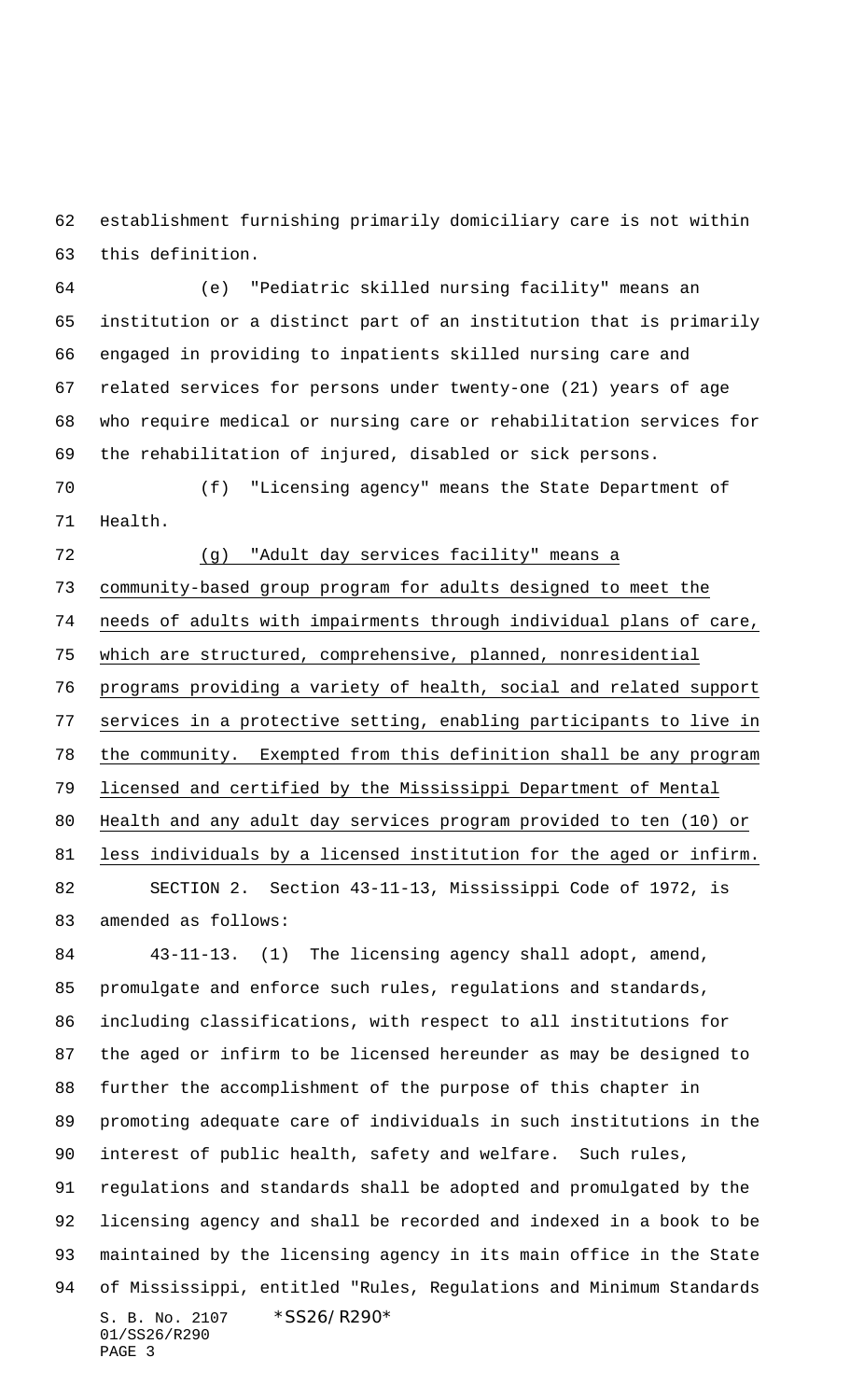for Institutions for the Aged or Infirm" and said book shall be open and available to all institutions for the aged or infirm and the public generally at all reasonable times. Upon the adoption of such rules, regulations and standards, the licensing agency shall mail copies thereof to all such institutions in the state which have filed with said agency their names and addresses for this purpose, but the failure to mail the same or the failure of the institutions to receive the same shall in nowise affect the validity thereof. Said rules, regulations and standards may be amended by the licensing agency from time to time as necessary to promote the health, safety and welfare of persons living in said institutions.

 (2) The licensee shall keep posted in a conspicuous place on the licensed premises all current rules, regulations and minimum standards applicable to fire protection measures as adopted by the licensing agency. The licensee shall furnish to the licensing agency at least once each six (6) months a certificate of approval and inspection by state or local fire authorities. Failure to comply with state laws and/or municipal ordinances and current rules, regulations and minimum standards as adopted by the licensing agency, relative to fire prevention measures, shall be prima facie evidence for revocation of license.

 (3) The State Board of Health shall promulgate rules and regulations restricting the storage, quantity and classes of drugs allowed in personal care homes. Residents requiring administration of Schedule II Narcotics as defined in the Uniform Controlled Substances Law may be admitted to a personal care home. Schedule drugs may only be allowed in a personal care home if they are administered or stored utilizing proper procedures under the direct supervision of a licensed physician or nurse. (4) The State Board of Health shall promulgate rules,

126 regulations and standards regarding the operation of adult day

S. B. No. 2107 \* SS26/R290\* 01/SS26/R290 services facilities which incorporate, but are not limited to, the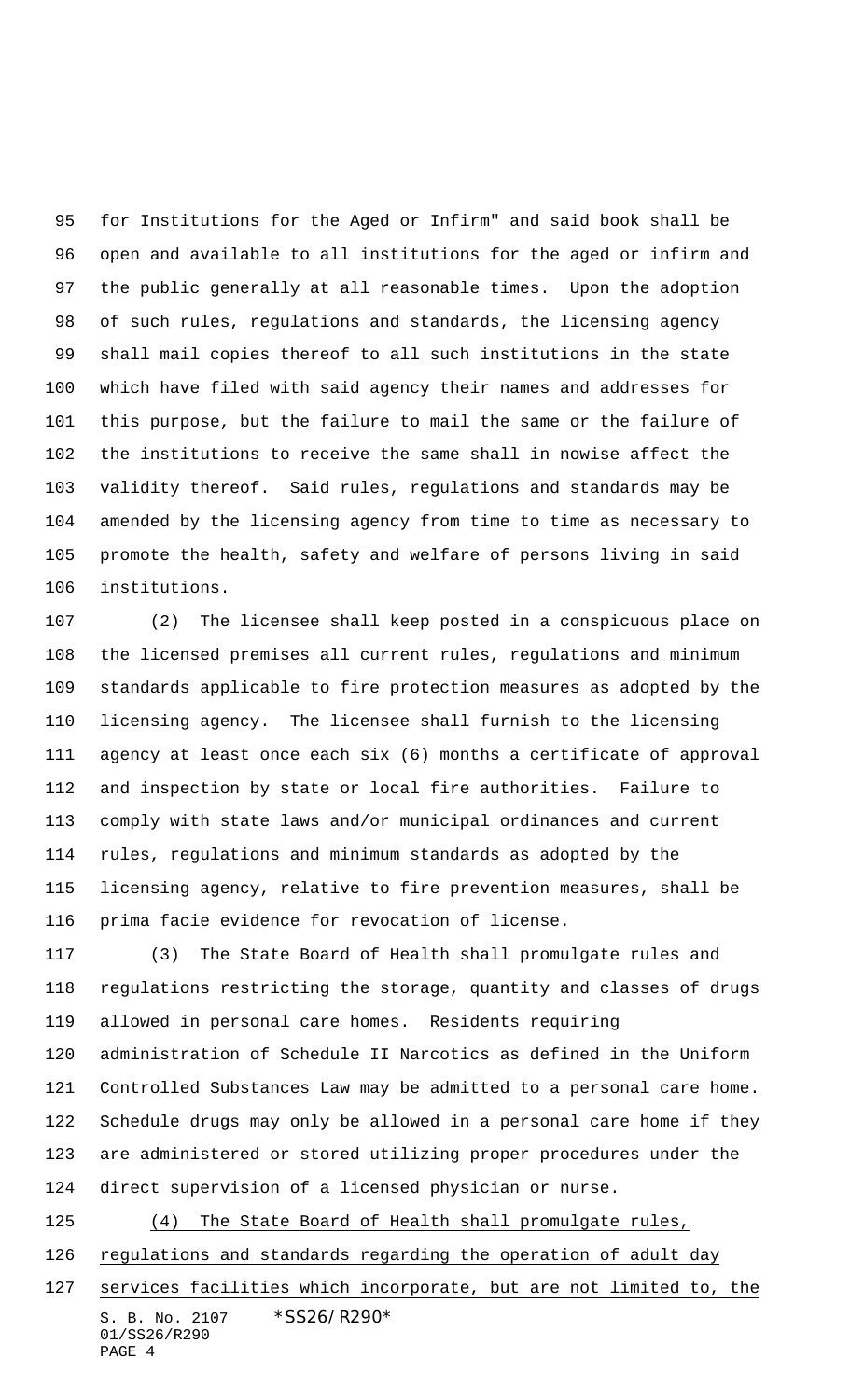most current ranges and levels of care developed by the National

Adult Day Services Association (NADSA).

 SECTION 3. The following provision shall be codified as Section 43-11-8, Mississippi Code of 1972:

 43-11-8. (1) An application for a license for an adult day care facility shall be made to the licensing agency upon forms provided by it and shall contain such information as the licensing agency reasonably requires, which may include affirmative evidence of ability to comply with such reasonable standards, rules and regulations as are lawfully prescribed hereunder. Each application for a license for an adult day care facility, shall be accompanied by a license fee of Ten Dollars (\$10.00) for each person of licensed capacity, with a minimum fee per institution of Fifty Dollars (\$50.00), which shall be paid to the licensing agency. Each application for a license for an adult day care facility shall be accompanied by a license fee of Ten Dollars (\$10.00) for each bed in the institution, with a minimum fee per institution of Fifty Dollars (\$50.00), which shall be paid to the licensing agency.

 No governmental entity or agency shall be required to pay the fee or fees set forth in this section.

S. B. No. 2107 \*SS26/R290\* 01/SS26/R290 (2) A license, unless suspended or revoked, shall be renewable annually upon payment by (a) the licensee of an adult day care facility, except for personal care homes, of a renewal fee of Ten Dollars (\$10.00) for licensed capacity in the institution, with a minimum fee per institution of Fifty Dollars (\$50.00), or (b) the licensee of an adult day care facility of a renewal fee of Ten Dollars (\$10.00) for each licensed facility, with a minimum fee per institution of Fifty Dollars (\$50.00), which shall be paid to the licensing agency, and upon filing by the licensee and approval by the licensing agency of an annual report upon such uniform dates and containing such information in such form as the licensing agency prescribes by regulation. Each

```
PAGE 5
```